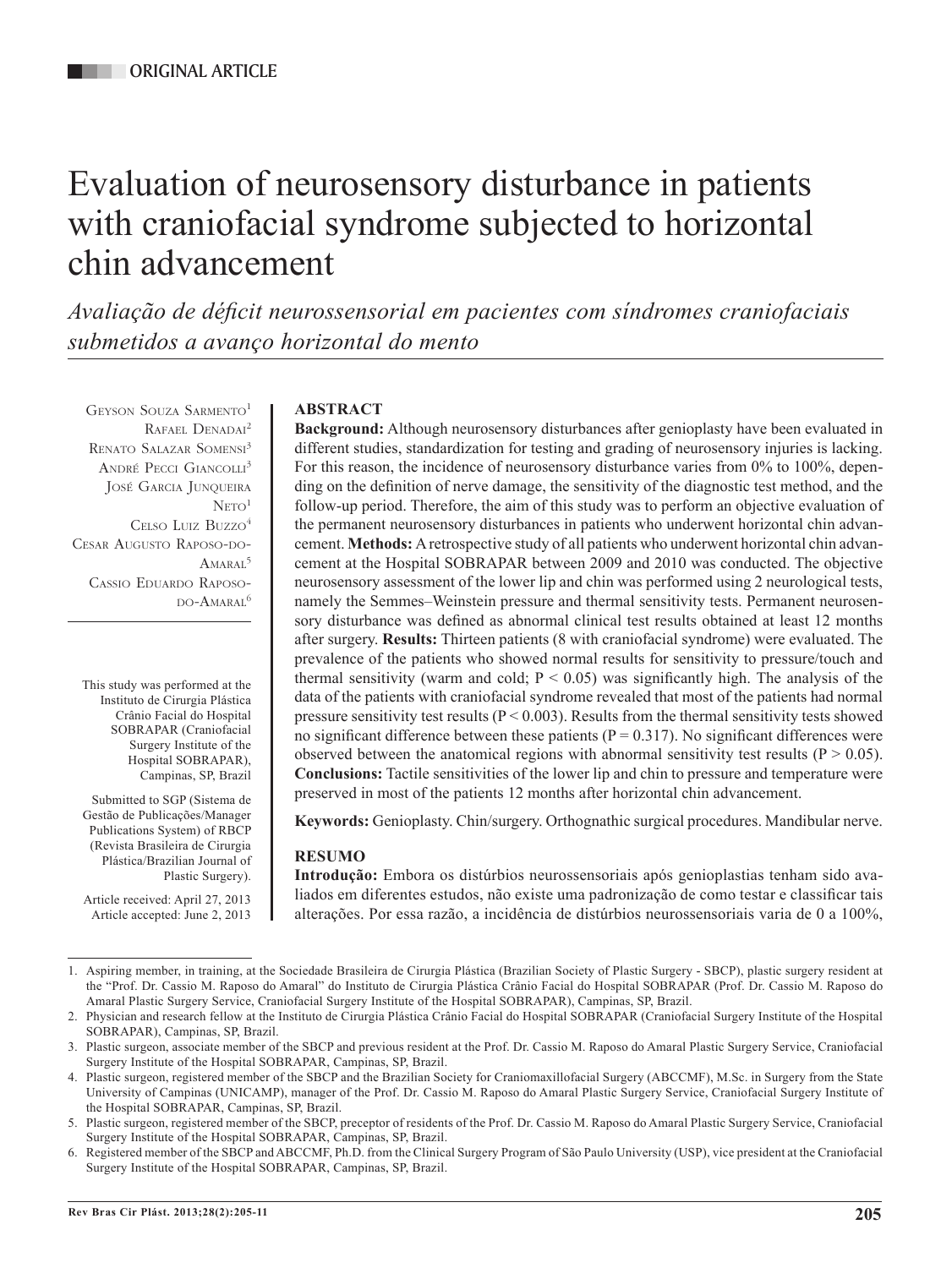dependendo da definição da lesão dos nervos, da sensibilidade do método diagnóstico e do período de seguimento. Portanto, o propósito deste estudo foi avaliar objetivamente o déficit neurossensorial permanente em pacientes submetidos a avanço horizontal do mento. **Método:** Foi realizado estudo retrospectivo de todos os pacientes submetidos a avanço horizontal do mento no Hospital SOBRAPAR, no período de 2009 a 2010. A avaliação neurossensorial objetiva do lábio inferior e do mento foi realizada com dois testes neurológicos (teste dos limiares de pressão de Semmes-Weinstein e teste de sensibilidade térmica). O déficit neurossensorial permanente foi definido como testes clínicos anormais com no mínimo 12 meses de pós-operatório. **Resultados:** Foram avaliados 13 pacientes, sendo 8 deles portadores de síndromes craniofaciais. Houve predomínio de pacientes com os testes de sensibilidade tátil à pressão e térmica (quente e frio) normal ( $P < 0.05$ ). A análise dos pacientes sindrômicos revelou que a maioria teve o teste de sensibilidade tátil à pressão normal (P < 0,003), não existindo diferenças no teste de sensibilidade térmica (P = 0,317). Não foram identificadas diferenças entre as regiões anatômicas com testes de sensibilidade anormais (P > 0,05). **Conclusões:** A maioria dos pacientes apresenta sensibilidade tátil (pressão e temperatura) do lábio inferior e mento preservada 12 meses após terem sido submetidos a avanço horizontal do mento.

**Descritores:** Mentoplastia. Queixo/cirurgia. Procedimentos cirúrgicos ortognáticos. Nervo mandibular.

#### **INTRODUCTION**

The chin occupies a prominent position in the lower third of the face and represents an element that contributes to overall facial appearance and harmony<sup>1</sup>. Therefore, disturbances in chin shape, anatomic position, and size can cause aesthetic disharmony among the bone components of the craniofacial skeleton2 . Different surgical approaches have been used to alter chin size and spatial position $1-3$ .

Although alloplastic chin implants are used most commonly for correction of minimal sagittal chin deficiencies (usually less than 5 mm), the horizontal osteotomy of the symphysis (commonly designated as osseous genioplasty or simply genioplasty<sup>4</sup>) is a far more versatile procedure. In this case, the chin can be repositioned in multiple planes, allowing for long-lasting results $3,4$ .

In fact, genioplasty is the only surgical solution for asymmetric and vertical disturbances, as well as for significant sagittal deficiencies. Moreover, this technique represents the only alternative to correct chin malformations in patients with craniofacial syndromes (e.g., Treacher–Collins–Franceschetti syndrome, Nager syndrome, and craniofacial microsomia). These patients often require extensive chin advancement associated with chin repositioning in multiple planes to correct their complex asymmetries<sup>3,4</sup>. Furthermore, the horizontal osteotomy of the chin may result in effective traction of the genioglossus and g*eniohyoid* muscles and increase in the chin-neck angle, thus improving breathing in these syndromic patients<sup>5</sup>.

Regardless of the technique used, complications such as hematoma, seroma, infection, osteonecrosis, ptosis of the lip/ chin, heterotopic ossification, dental complications, irregular mandibular contours, and neurosensory disturbances of the lower lip and/or chin can arise from chin surgery<sup>1,2</sup>. Of particular interest are these neurosensory disturbances, as they can compromise oral functions such as salivation and retention of food particles, and also lead to local trauma accompanied by negative psychosocial impact on these patients<sup>6</sup>.

Even though there are studies that examined neurosensory disturbances after genioplasty<sup>7-9</sup>, several limitations have been described<sup>10</sup>. Comparison of results is often complicated because these studies use not only different methods of ana lysis but also a lack of standardization of the tests used to detect neurosensory abnormalities $10,11$ . Thus, the incidence of neurosensory disturbances is extremely variable (0% to 100%), depending on the definition of nerve damage, the sensitivity of the diagnostic test method, and the follow-up period<sup>10,11</sup>. Studies that use standard methods of analysis and follow-up periods are necessary<sup>10,11</sup>. So far, the national literature comprises no descriptive studies addressing neurosensory loss in syndromic patients who underwent horizontal advancement of the chin. Therefore, the purpose of this study was to perform an objective evaluation of the permanent neurosensory disturbances in patients who underwent horizontal chin advancement.

#### **METHODS**

This study was approved by the Committee of Ethics and Human Research of the Hospital SOBRAPAR and complied with the Declaration of Helsinki of 1975, revised in 1983.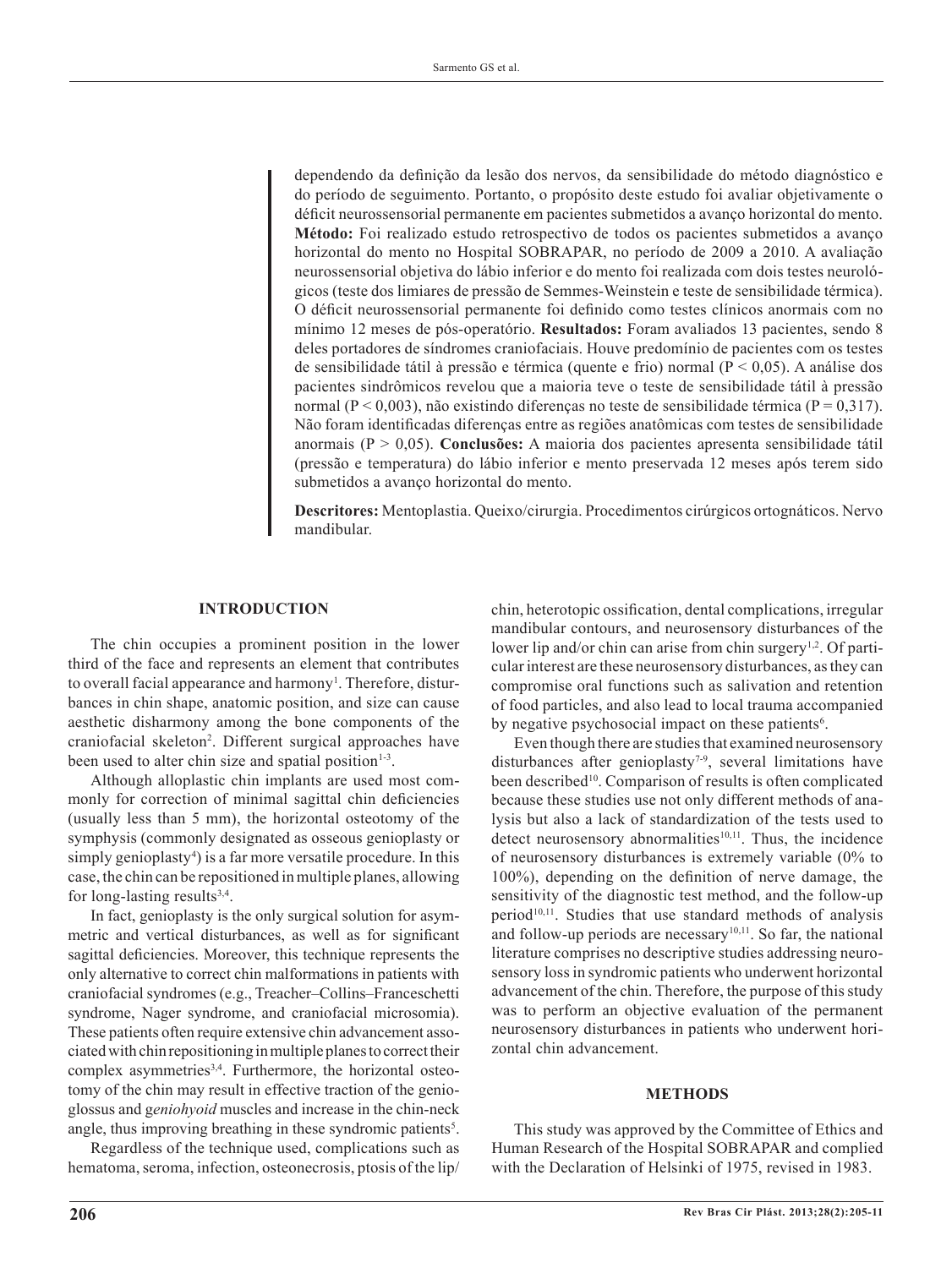A retrospective study of all patients who underwent horizontal advancement of the chin at the Hospital SOBRAPAR between February 2009 and September 2010 was conducted.

The medical records of all the patients subjected to genioplasty were analyzed. All the patients who underwent horizontal chin advancement performed by the same group of surgeons (same education and philosophy) and with a minimal postoperative follow-up of 12 months were included in this study. Patients with a previous history of factors that could interfere with the sensitivity of the lower lip and chin, such as diabetes mellitus, smoking, facial trau ma, neurosensory disturbances prior to genioplasty, and/or damage of the inferior alveolar nerves or of the mental nerves detected during the surgical intervention were excluded from the study.

A total of 13 patients, between 18 and 36 years of age, met the inclusion criteria. Of the patients, 8 (61.54%) were male and 5 (38.46%) were female. Eight (61.54%) patients had craniofacial syndrome, 6 (46.15%) had Treacher–Collins–Franceschetti syndrome, and 2 (15.38%) had Crouzon syndrome. The mean hospitalization time was 1.46  $\pm$  1.20 days, and the mean postoperative follow-up period was  $22.69 \pm 5.82$  months, ranging from 13 to 29 months.

#### **Surgical Strategy**

All surgical plans (repositioning of the chin in vertical, horizontal, or side planes and advancement size) were based on previously established recommendations (clinical and photocephalometric analyses)<sup>2,3,12</sup>. Additional details were reported by our group<sup>5</sup>.

#### **Surgical Anatomy**

A few anatomic sites such as the course of the inferior alveolar nerve from the point where it enters the mandibular foramen (medial section of the ramus) up to where it exits the mental foramen (between the second and third premolars) are extremely important to minimize neurosensory disturbances. The mandibular foramen is situated 0 mm to 8 mm vertically and 20 mm below the lingula and incisura, respectively. In terms of anteroposterior position, the mandibular foramen is situated approximately 20 mm off the anterior margin of the ramus, and its depth corresponds to approximately two-thirds of the total width of the ramus. The channel makes its way inside the mandible until it exits into the mental foramen, situated 10 to 15 mm off the inferior border. An important aspect of the genioplasty is the fact that before emerging in the mental foramen, there is an approximately 5 mm caudal extension of the channel<sup>12</sup>.

#### **Surgical Technique**

All surgeries were performed according to the same standards<sup>1-5,12</sup>. A solution containing a local anesthetic was first injected in the oral mucosa area, toward the second

**Rev Bras Cir Plást. 2013;28(2):205-11 207**

premolar tooth. The surgery started with an incision in the oral mucosa, perpendicular to the mentalis muscle and to the mental periosteum. Detachment of the anterior bone area was performed until the alveolar nerve was visualized, which is normally found between the first and second premolar and inferior to the depressor anguli oris muscle. The nerve was subsequently protected before initiating the osteotomies. The medial region was then delineated with methylene blue. An oscillating saw was used to perform the medial osteotomy of the chin. A reciprocating saw was used in the lateral areas to complete the horizontal osteotomy of the chin. The osteotomy was performed at a distance of 5 mm from the canine root and 6 mm below the mentonian nerve. Once the horizontal osteotomy of the chin was finalized, an elevator was used in the caudal direction to complete the fracture. The fractured distal chin segment was kept connected to the genioglossus and g*eniohyoid* muscles, which is responsible for the blood supply to the fractured area. The most forwardprojecting cephalometric area of the chin (pogonion) did not surpass the imaginary line perpendicular to the lower lip, thus ensuring a natural and harmonious result. Chin fixation was performed with plates and 2-mm screws (Figure 1).

#### **Objective Neurosensory Evaluation**

All the participants were tested with eyes closed in a comfortable position (dorsal decubitus) at room temperature in a room without any acoustic or visual perturbation. The objective neurosensory evaluation of the lower lip and chin was performed with 2 neurological tests (objective and qualitative Semmes–Weinstein threshold test and objective thermal sensitivity test). These tests measure the decrease in sensitivity perceived by the patients. Tests were conducted at the same order and by the same investigator in all the patients. Before each neurosensory test, the application of each instrument was tested in a skin area with normal sensitivity. A stimulus was also applied to a skin area with normal sensitivity at every 2 or 3 stimuli non-identified by



*Figure 1 – Intraoperative aspect showing horizontal chin advancement using sliding genioplasty and fixation with a 2.0-mm plate and three titanium screws.*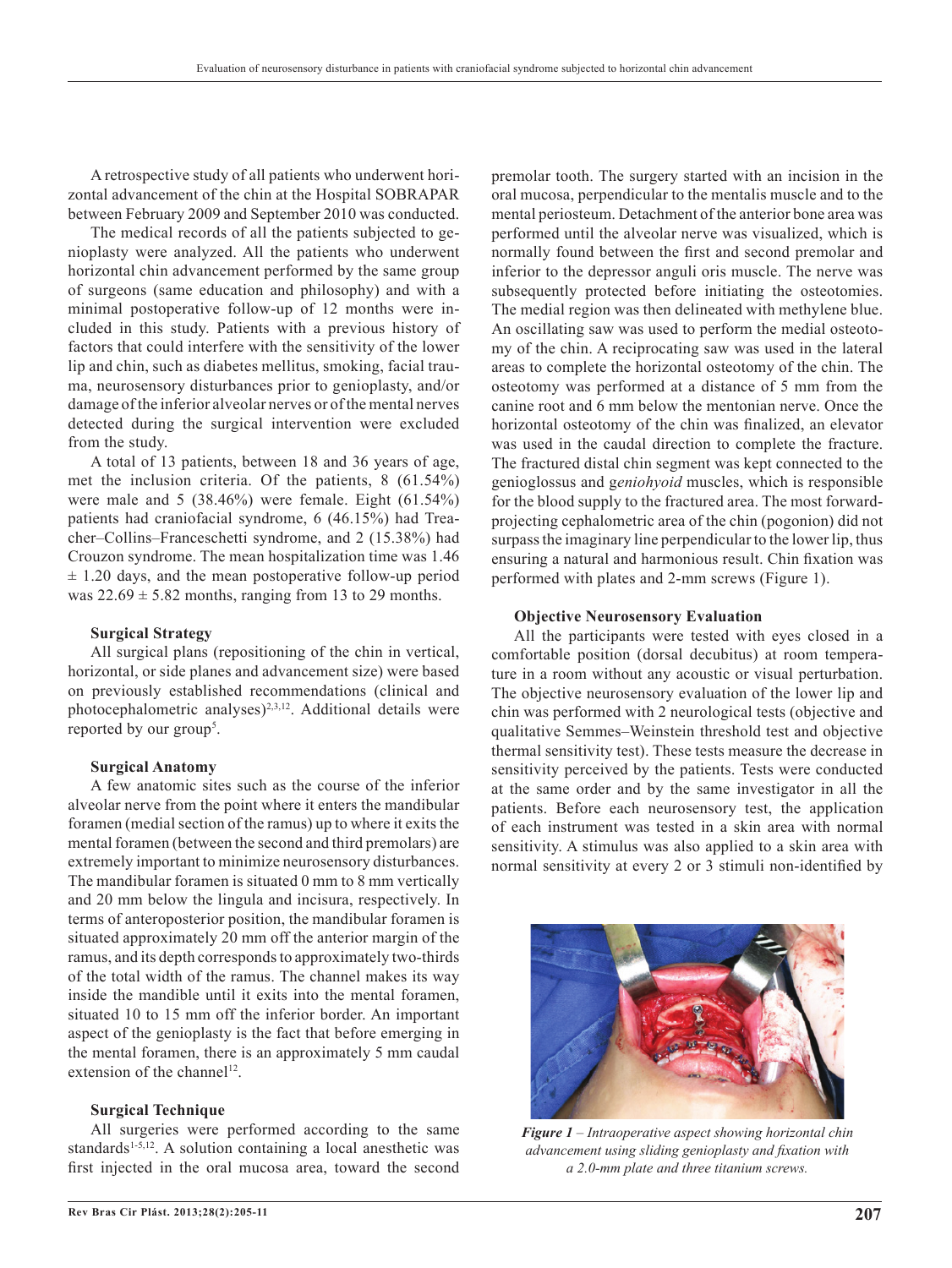the patient, thus allowing the patient to have a reference for a normal cutaneous sensation.

For test standardization, the anatomic area innervated by the inferior alveolar nerve (specifically the mental nerve) was divided into 4 areas as follows:

- 1. Medial section of the chin and lower lip, situated 1 cm bilaterally from the cutaneous and mucosal side, starting from the *mandibular symphysis.*
- 2. Paramedial section, situated 2 cm bilaterally from the cutaneous and mucosal side, starting from the *mandibular symphysis.*
- 3. Mental foramen section, situated 3 cm bilaterally from the cutaneous and mucosal side starting from the *mandibular symphysis, a few millimeters below the roots of the fourth and fifth teeth.*
- 4. Border region of the lower lip vermillion (Figure  $2^{13}$ .

Both sides of the face were tested separately. Permanent neurosensory disturbance was defined as abnormal clinical test results obtained at least 12 months after surgery<sup>10</sup>.

## **Semmes–Weinstein Threshold Test**

The objective and quantitative evaluations of tactile sensitivity were performed using the Semmes–Weinstein pressure aesthesiometer (SORRI®, Bauru, SP, Brazil), according to procedures previously described in similar studies $14,15$ . All the tests were performed with the same group of nylon monofilaments of increasing diameter and followed the same standardization.

The test started with the thinner filament, followed by filaments with progressively increasing thickness. The patient was asked to answer yes when the touch of the monofilament was felt. Then, a filament immediately thicker was tested, but only in the areas without positive response to the previous filament. Each stimulus was maintained for approximately 1.5 seconds, and articulate movements were avoided during use of the monofilaments. For each tested monofilament,



*Figure 2 – Anatomical regions tested were: (1) the medial, (2) paramedial, and (3) mental foramen sections of the chin and (4) the lower lip vermillion section.*

the stimuli were applied 4 times in each area of interest. The stimulus response was considered positive when there were at least 3 (75%) correct answers (3 of 4 correct stimuli). The Semmes–Weinstein monofilaments 2.83 and 3.22 were selected as the upper limit of normality for the detection thresholds for the lower lip and chin, respectively $14,16$ .

#### **Test of Thermal Sensitivity**

Thermal sensitivity was evaluated using the hot-cold dis crimination test $13-15$ . Two small glass test tubes containing cold (15ºC to 20ºC) or hot (40ºC to 45ºC) water were used. The test area was randomly touched 10 times with the test tube and the patient had to report whether the stimulus was hot or cold. Test results were considered normal when 80% of the answers were correct.

#### **Statistical Analysis**

All data were subjected to statistical analysis using the test for equality of 2 proportions with the software Statistical Package for Social Sciences*,* version 16, for Windows (SPSS, Chicago, IL, USA). A p value < 0.05 was considered as statistically significant with a confidence interval of 95%.

### **RESULTS**

A total of 13 patients were subjected to genioplasty. The horizontal advancement of the chin ranged from 8 to 12 mm, with a mean of  $10.23 \pm 1.09$  mm. Full or partial incision of the inferior alveolar nerve and/or of the mental nerve was not evident in any of the osteotomies performed. No surgical complications were detected during the postoperative period, and there was no receding in the chin position, as shown by imaging and cephalometric measures (Figures 3 and 4).

#### **Semmes–Weinstein Threshold Test**

Most of the patients showed a normal response when subjected to the tactile point pressure sensitivity test using the Semmes–Weinstein monofilaments ( $p < 0.05$ ). Most of the syndromic patients also showed a normal response to the test (p < 0.003). No significant differences were observed between the anatomical regions (1 and 2) with abnormal pressure sensitivity test results ( $p > 0.05$ , Table 1). Tactile point pressure neurosensitivity test results revealed that 1 patient (7.69%) with Treacher–Collins–Franceschetti syndrome (12-mm advancement) and 1 patient (7.69%) with craniofacial syndrome (10-mm advancement) showed disturbances in region 1 and regions 1 and 2, respectively.

#### **Thermal Sensitivity Results**

The prevalence of the patients who showed a normal response to the hot/cold thermal sensitivity test was significantly high ( $p < 0.05$ ). No significant differences were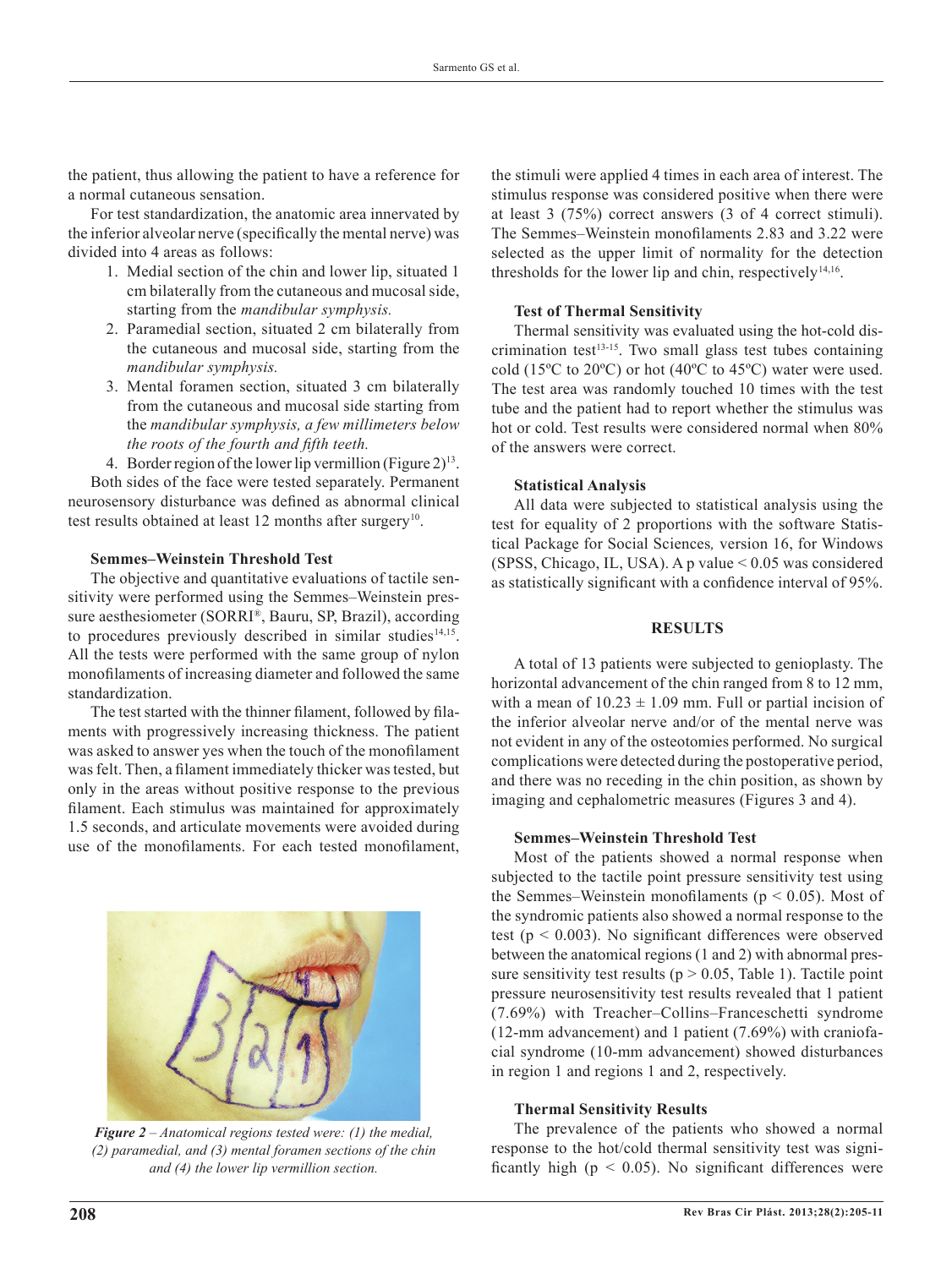

*Figure 3 – In A and C, frontal view and right profile, respectively, of a patient with Crouzon syndrome showing hypomentonism in the preoperative period after undergoing frontofacial monobloc advancement and immediately before the horizontal chin advancement. In B and D, frontal view and right profile, respectively, after chin surgery for horizontal advancement.*

detected when the syndromic patients were considered  $(p = 0.317)$ . No significant differences were observed between the anatomical regions  $(1, 2, \text{ and } 4; \text{ p} > 0.05)$  with abnormal thermal sensitivity test results. Results for thermal sensitivity to heat revealed that 3 patients (23.08%) with craniofacial syndrome (1 with Crouzon syndrome and 2 with Treacher–Collins–Franceschetti syndrome subjected to 10- and 12-mm advancements, respectively) and 1 (7.69%) without craniofacial syndrome (10-mm advancement) demonstrated neurosensory disturbances in regions 1 and regions 1, 2, and 4, respectively. The same patient without craniofacial syndrome (10-mm advancement) demonstrated neurosensory disturbances in regions 1 and 2 when subjected to a cold sensitivity test.

#### **DISCUSSION**

Genioplasty, whether in combination or not with other orthognathic procedures, has been commonly used to correct functional and aesthetic chin malformations<sup>4,17</sup>. Although excellent functional and aesthetic results can be obtained<sup>4,17</sup>, this surgical intervention may cause neurosensory distur-



*Figure 4 – Patient with Treacher-Collins-Franceschetti syndrome. In A and C, frontal and left profile views, respectively, of the preoperative aspect showing hypomentonism; In B and D, frontal and left profile views, respectively, of postoperative aspect after facial reconstruction and horizontal chin advancement.*

bances during the postoperative period<sup> $1,2$ </sup>. The alterations in lower lip and chin sensitivity have been attributed to lesions in 1 or both mental nerves. Lesions may occur during mucosal incision, musculoperiosteal dissection, osteotomy execution, bone segment repositioning, and/or stabilization of the fractured bone fragments $13,15$ . On the basis of these considerations, caution should be taken while manipulating mental nerves during tissue dissection. This has a significant impact on the conception of osteotomies and on the surgeon's ability to safely isolate and protect the mental nerves<sup>18</sup>. Most of the neurosensory abnormalities detected during the postoperative period are reversible<sup>13-15,18,19</sup>. However, neurosensory disturbances that persist even a year after a mandibular osteotomy should be considered more severe and permanent<sup>10</sup>. For this reason, only patients with at least 12 months of postoperative follow-up were analyzed in this study.

The results of the present study are substantially similar to those of other studies<sup>13,15</sup>. Most of the patients with and those without craniofacial syndromes had their neurosensory sensitivity preserved 1 year after the surgery. Only 3 patients (23.08%) with craniofacial syndrome and 1 (7.69%) without this syndrome had permanent neuro-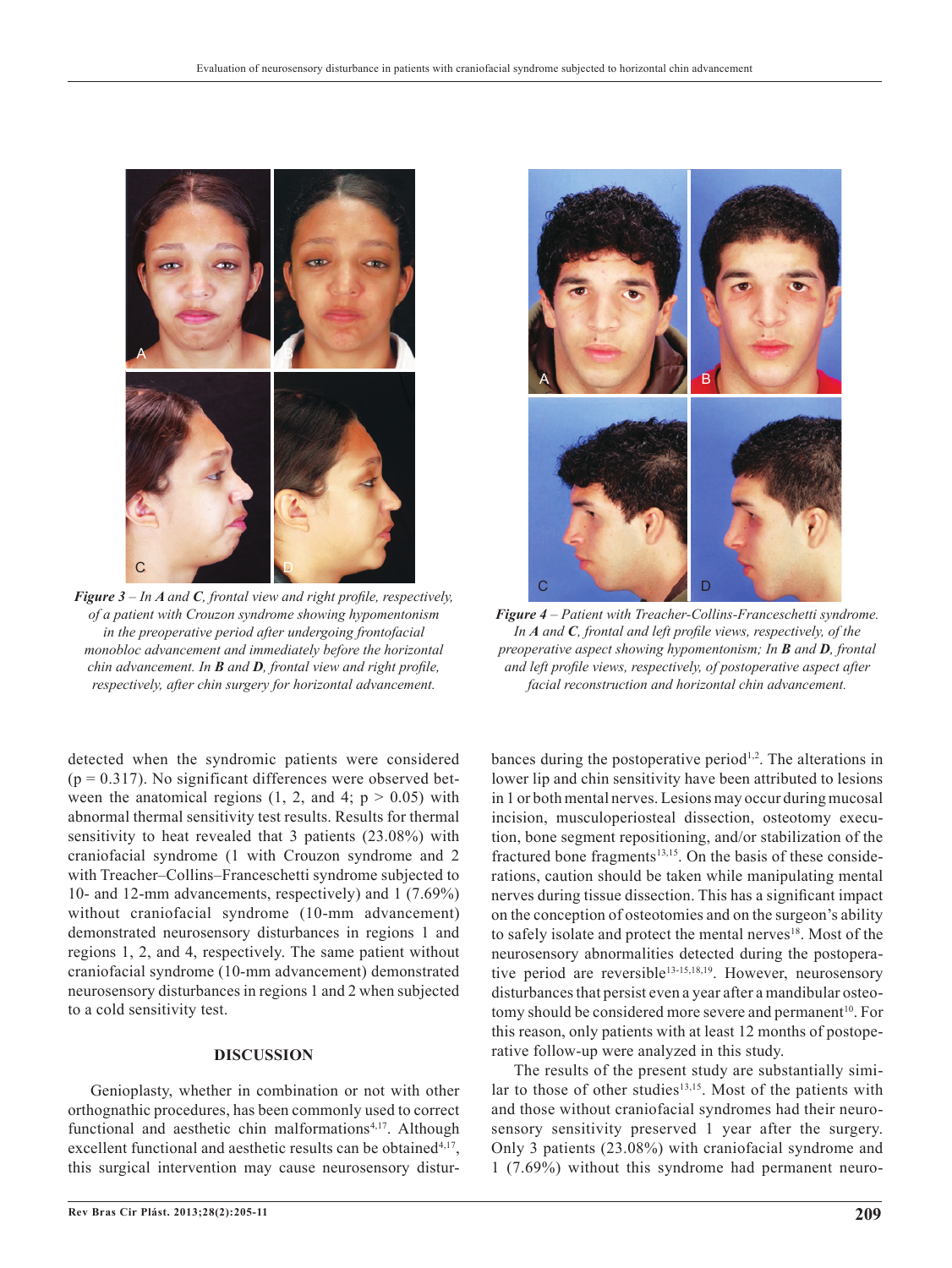| <b>Table 1</b> – Semmes–Weinstein threshold test results tabulated                                                                  |               |             |             |  |
|-------------------------------------------------------------------------------------------------------------------------------------|---------------|-------------|-------------|--|
| according to the anatomical regions analyzed.                                                                                       |               |             |             |  |
| <b>Sensitivity</b>                                                                                                                  | <b>Normal</b> | Abnormal    | P           |  |
|                                                                                                                                     | n(%)          | n(%)        |             |  |
| Tactile                                                                                                                             | 11(84.6)      | $2(15.4)^*$ | ${}< 0.001$ |  |
| Region 1                                                                                                                            | 11(84.6)      | $2(15.4)$ * | $0.248**$   |  |
| Region 2                                                                                                                            | 12(92.3)      | 1(7.7)      |             |  |
| Region 3                                                                                                                            | 13 (100)      |             |             |  |
| Region 4                                                                                                                            | 13 (100)      |             |             |  |
| *One patient (50%) with craniofacial syndrome; **comparative analysis between<br>the anatomical regions with abnormal test results. |               |             |             |  |

| <b>Table 2</b> – Thermal sensitivity test (hot) tabulated according to |
|------------------------------------------------------------------------|
| the anatomical regions analyzed.                                       |

| <b>Thermal sensitivity</b>                                                                                                             | <b>Normal</b><br>$n(^{0}/_{0})$ | Abnormal<br>$n(^{0}/_{0})$ | P            |  |
|----------------------------------------------------------------------------------------------------------------------------------------|---------------------------------|----------------------------|--------------|--|
| Hot                                                                                                                                    | 9(69.2)                         | $4(30.8)*$                 | ${}_{0.050}$ |  |
| Region 1                                                                                                                               | 9(69.2)                         | $4(30.8)*$                 | $0.157**$    |  |
| Region 2                                                                                                                               | 12(92.3)                        | 1(7.7)                     |              |  |
| Region 3                                                                                                                               | 13 (100)                        |                            |              |  |
| Region 4                                                                                                                               | 12(92.3)                        | 1(7.7)                     | $**$         |  |
| *Three patients (75%) with craniofacial syndrome; **comparative analysis between<br>the anatomical regions with abnormal test results. |                                 |                            |              |  |

|  |                                  |  | <b>Table 3</b> – Thermal sensitivity test (cold) tabulated according to |
|--|----------------------------------|--|-------------------------------------------------------------------------|
|  | the anatomical regions analyzed. |  |                                                                         |

| <b>Thermal sensitivity</b> | <b>Normal</b><br>$n(^{0}/_{0})$ | Abnormal<br>$n(^{0}/_{0})$ | P           |
|----------------------------|---------------------------------|----------------------------|-------------|
|                            |                                 |                            |             |
| Cold                       | 12(92.3)                        | $1(7.7)^*$                 | ${}< 0.001$ |
| Region 1                   | 12(92.3)                        | 1(7.7)                     | $> 0.05**$  |
| Region 2                   | 12(92.3)                        | 1(7.7)                     |             |
| Region 3                   | 13(100)                         |                            |             |
| Region 4                   | 13 (100)                        |                            |             |
|                            |                                 |                            |             |

\*Absence of craniofacial syndrome; \*\*analysis between the anatomical regions with abnormal test results.

sensory disturbances. One patient with Treacher–Collins– Franceschetti syndrome subjected to a 12-mm horizontal chin advancement and 1 patient without syndrome subjected to a 10-mm horizontal chin advancement demonstrated tactile and thermal (hot and cold) neurosensory disturbances, respectively. The literature reports that neurosensory disturbance rates after genioplasty ranges from 0% to 28.5%, which depends in part on the method used to detect the neurosensory abnormalty<sup>3-15,18,19</sup>. As there is no consensus in the method used to evaluate these neurosensory disturbances<sup>12</sup>, a wide variety of tools and methods (e.g., questionnaires, tactile point pressure sensitivity test, discrimination between 2 points, and thermal discrimination) have been used in different studies<sup>12-15,18,19</sup>. Generally, the tool and method used to document the neurosensory disturbance should be specific and able to detect a wide variety of disturbances (from complete anesthesia to nearnormal sensitivity). In addition, these tools/methods need to be sensitive and reproducible across time<sup>12</sup>. In this study, the Semmes–Weinstein threshold test was the tool selected to analyze neurosensory disturbances, on the basis of a recommendation from a recent systematic review<sup>10</sup>. According to other authors, this is the most sensitive and clinically useful neurosensory test because it provides quantitative data and reliable objectives $12,14$ . However, it is important to note that more advanced and complex methods to characterize neurosensory disturbances are available. Methods that include electric stimulation, electromyography, somatosensoryevoked potential, and thermal quantitative sensory testing may characterize neurosensory disturbances more adequa $tely$ <sup>11</sup>. Moreover, this study also used thermal sensitivity testing as a secondary tool, as used by other authors<sup>15</sup>.

In the present study, all the patients who showed sensitive disturbances were subjected to genioplasty with advancements greater than 10 mm (defined as extensive<sup>20</sup>). It is interesting that anatomical region 1 was involved in all the cases with permanent neurosensory disturbances. The authors hypothesized that this was because region 1 was the most distal area of mental innervation and, consequently, more susceptible to damage during the large tissue distension inherent to the extensive chin advancement. As the regions more affected and those less affected were not statistically correlated, future studies are needed to confirm this hypothesis.

Another aspect relevant to the execution of advancement genioplasty is that the ability, experience, and knowledge in a specific surgical anatomy may influence the risk for postoperative neurological complications<sup>17</sup>. Thus, it is important to teach this technique to all plastic surgery residents in training<sup>4</sup>.

Two limitations of this study can be pointed out as follows: lack of neurosensitivity evaluation of the chin and lower lip prior to genioplasty and lack of use of more modern and sophisticated methods to analyze neurosensitivity. Future studies should evaluate these aspects.

### **CONCLUSIONS**

This retrospective observational study demonstrated that most of the patients with and those without craniofacial syndrome had their tactile (pressure and temperature) neurosensory sensitivity preserved for 12 months after undergoing horizontal chin advancement.